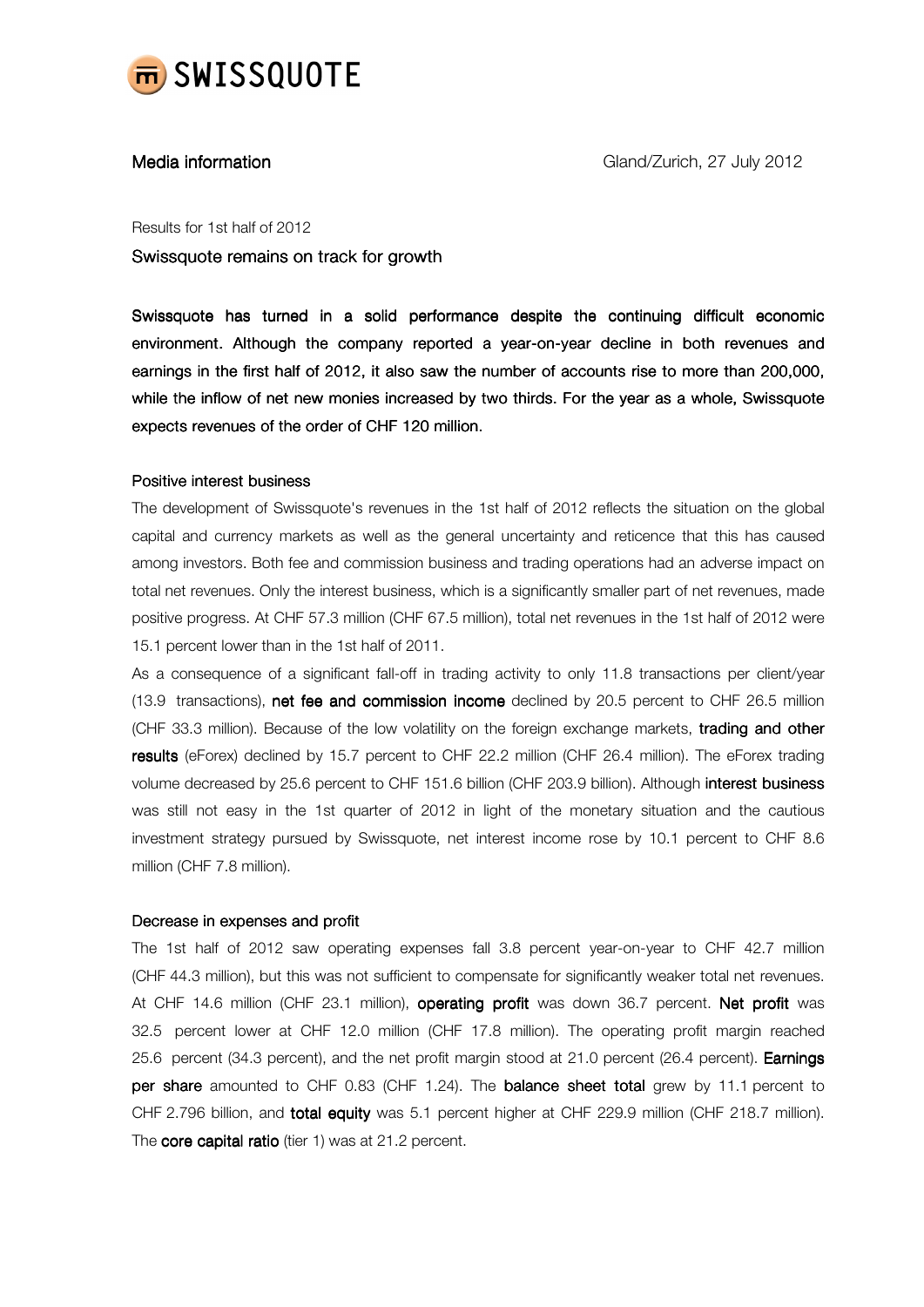

# Further growth in client numbers and net new monies

The decline in revenues and profit as a result of prevailing conditions contrasts with gratifying growth in client numbers. Once the market environment improves again, or at least stabilizes, the growth in the client base will provide leverage for the future development of Swissquote's revenues and profit. In the 1st half of 2012, the total number of **accounts** rose by 11.4 percent year-on-year to 200,244. The breakdown is 159,500 trading accounts (+4.3 percent), 29,490 saving accounts (+81.4 percent), 10,542 eForex accounts (+6.5 percent), and 712 ePrivate Banking accounts (+28.5 percent). At CHF 8.160 billion (CHF 7.720 billion), assets under custody were 5.7 percent higher than in the 1st half of 2011. At the end of the 1st half of 2012, assets of CHF 7.506 billion were held in trading accounts, CHF 495.7 million in saving accounts, CHF 136.2 million in eForex accounts, and CHF 22.7 million in ePrivate Banking accounts. Totaling CHF 647.9 million (CHF 387.3 million), the inflow of new funds was 67.3 percent higher than the previous year.

# Swiss DOTS gets off to a successful start

At the end of May 2012, Swissquote launched Swiss DOTS (Swiss Derivatives OTC Trading System). This new service for trading in derivatives in Switzerland was set up in cooperation with Goldman Sachs and UBS. Only a few weeks after the launch, investors now have access to a range of more than 20,000 leveraged products on the Swissquote platform. Investors' response to the new range has been extremely positive as they can now choose which platform they would like to use to trade leveraged products. Other attractive features include extended trading hours (Monday to Friday, 8 a.m. to 10 p.m.), low fees, transparent trading and narrow spreads. This makes Swiss DOTS an ideal complement to the existing offering via Scoach. Prior to the launch of Swiss DOTS, Swissquote already held a share of some 35 percent of the market for retail derivatives trading.

### Additional growth in the Middle East and Asia

A few days ago, Swissquote received a category 4 license from the DFSA (Dubai Financial Services Authority) for its subsidiary in Dubai. The license permits Swissquote to actively offer its bank's services in the Middle East and Asia with immediate effect. The aim is to rapidly gain a foothold in these important markets and generate corresponding revenues.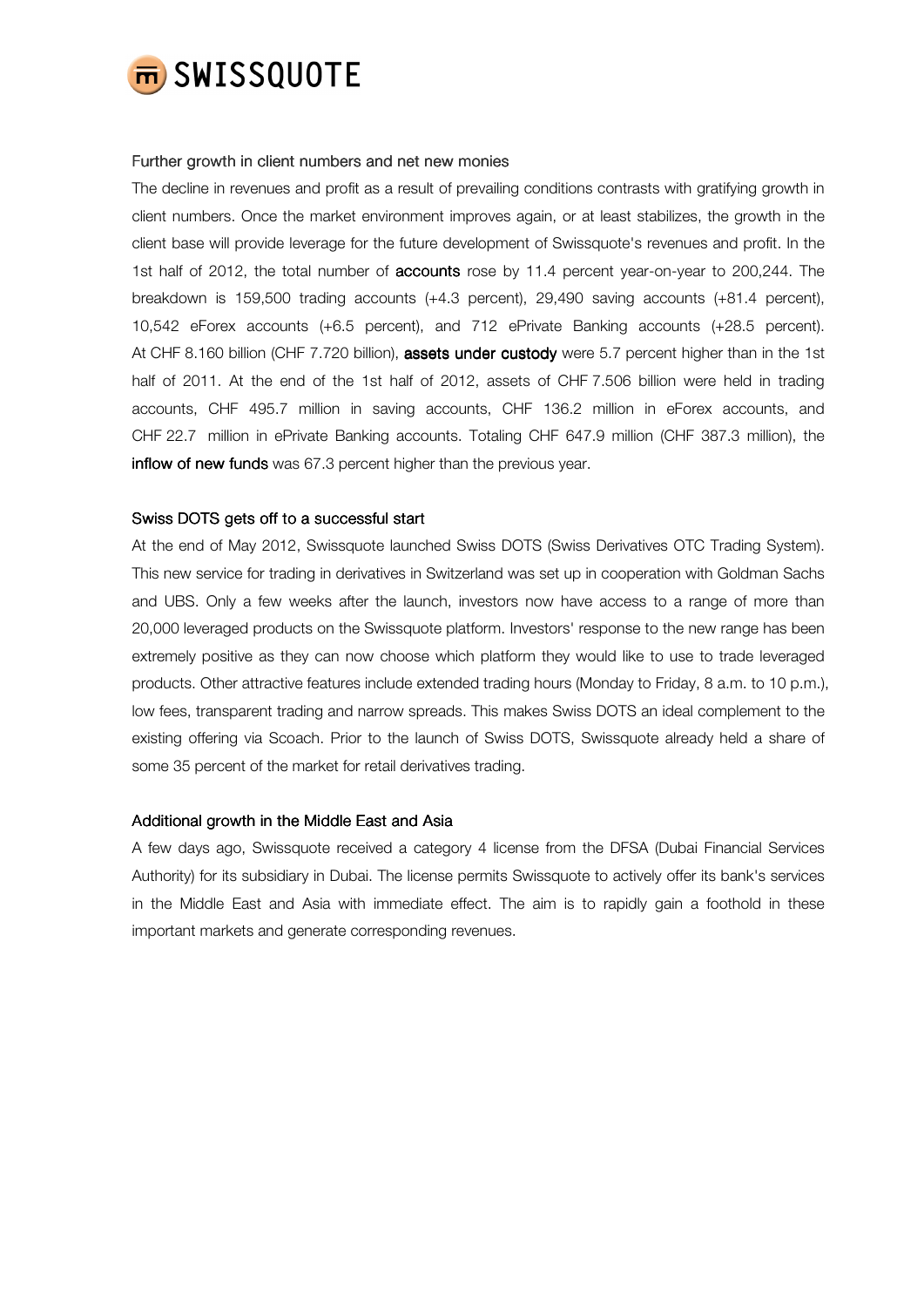

The complete financial report for the first half of 2012 is available on:

http://www.swissquote.ch – THE COMPANY/Investor Relations/Reporting

# Swissquote - Banking.Self-made.

As a leading provider of online financial services, Swissquote offers innovative solutions and analysis tools to meet the wide range of demands and needs of its clients. As well as various online trading services, the user-friendly platform also provides solutions for eForex, ePrivate Banking, eMortgage and flexible saving accounts. In addition to a low-cost service for private clients, Swissquote also offers specialized services for independent asset managers and corporate clients.

Swissquote is quoted on the SIX Swiss Exchange (SQN) and holds a banking license. The company is subject to supervision by the Swiss Federal Financial Market Supervisory Authority (FINMA) and is a member of the Swiss Bankers Association.

# For further information

Marc Bürki, CEO Swissquote Bank AG, Chemin de la Crétaux 33, CH-1196 Gland

Tel. +41 22 999 98 50, fax +41 22 999 94 54, mobile +41 79 413 41 45

marc.burki@swissquote.ch

# Nadja Keller, Assistant to CEO Tel. +41 44 825 88 01, nadja.keller@swissquote.ch

# Agenda 2012

06.11.2012 Figures for the first 9 months of 2012 (conference call)